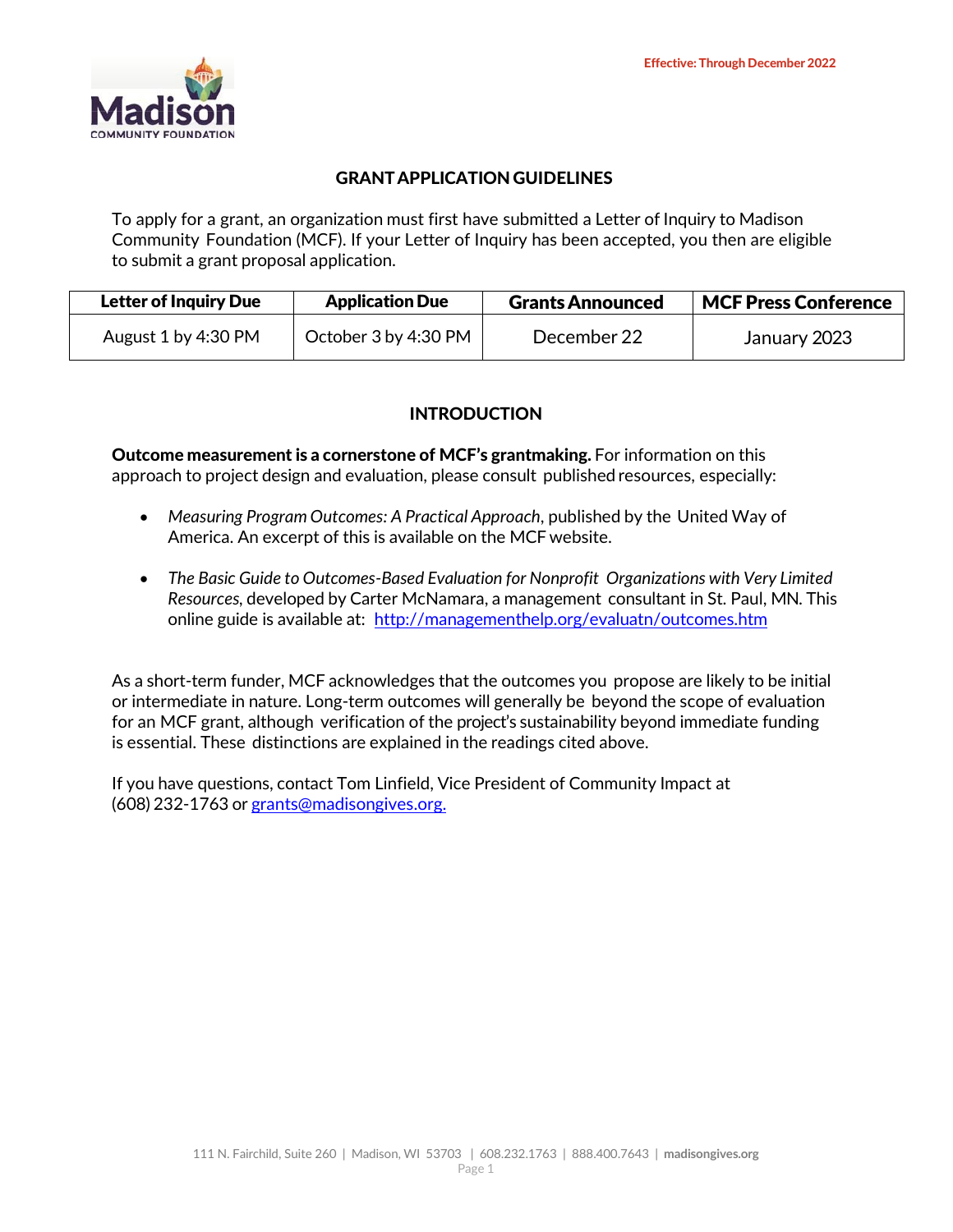

## GENERALINSTRUCTIONS

- The MCF grant application packet has three components: the Cover Page, Proposal and Attachments.
- Thoroughly read all instructions before beginning.
- You must submit both an electronic copy and a hard copy of the application. The HARD COPY of the application must be postmarked on or before the due date. The ELECTRONIC COPY of the application (including the Cover Page, Narrative, Budget and various attachments) must be submitted by 4:30 p.m. on the application date. Submit the electronic copy to [grants@madisongives.org](mailto:grants@madisongives.org) as either a Microsoft Office or PDF file attachment. **Please include your organization's name in the email subject line.**
- Electronic applications received after 4:30 p.m. on the due date will not be accepted.
- Applications must be single‐spaced, submitted in the requested format and include reasonable margins and with type no smaller than 11 points. **The hard copy should be three-hole punched** and stapled without any other cover or binding.
- Applying organizations must be tax-exempt, either as a federally determined  $501(c)(3)$  entity or as a unit of government.
- We require a final evaluation assessing project outcomes for all grant projects within three months of completion. (Please use the final report template on the MCF website.)
- You will be excluded from further grant consideration if you have not submitted a final evaluation report for prior projects. Reports must follow MCF's evaluation format.
- Organizations are limited to one application per grant cycle. In general, MCF will not award a second grant to an organization that is still in the midst of finishing a previously funded grant.
- Applicants are expected to have multiple sources of income to execute project activities and evidence of other funding makes your application more competitive. In general, we expect applicants to have completed between one third and one half completed of their fundraising before applying for funds from MCF.
- Multi‐year grant requests are considered for up to two years. In rare instances MCF will fund a three‐year project. Talk with MCF staff about multi‐year proposals prior to submission.
- We encourage grant seekers to review the MCF Grantmaking Guidelines before contacting staff. Questions can be directed to Tom Linfield, Vice President of Community Impact, at (608) 232-1763 or [grants@madisongives.org.](mailto:grants@madisongives.org)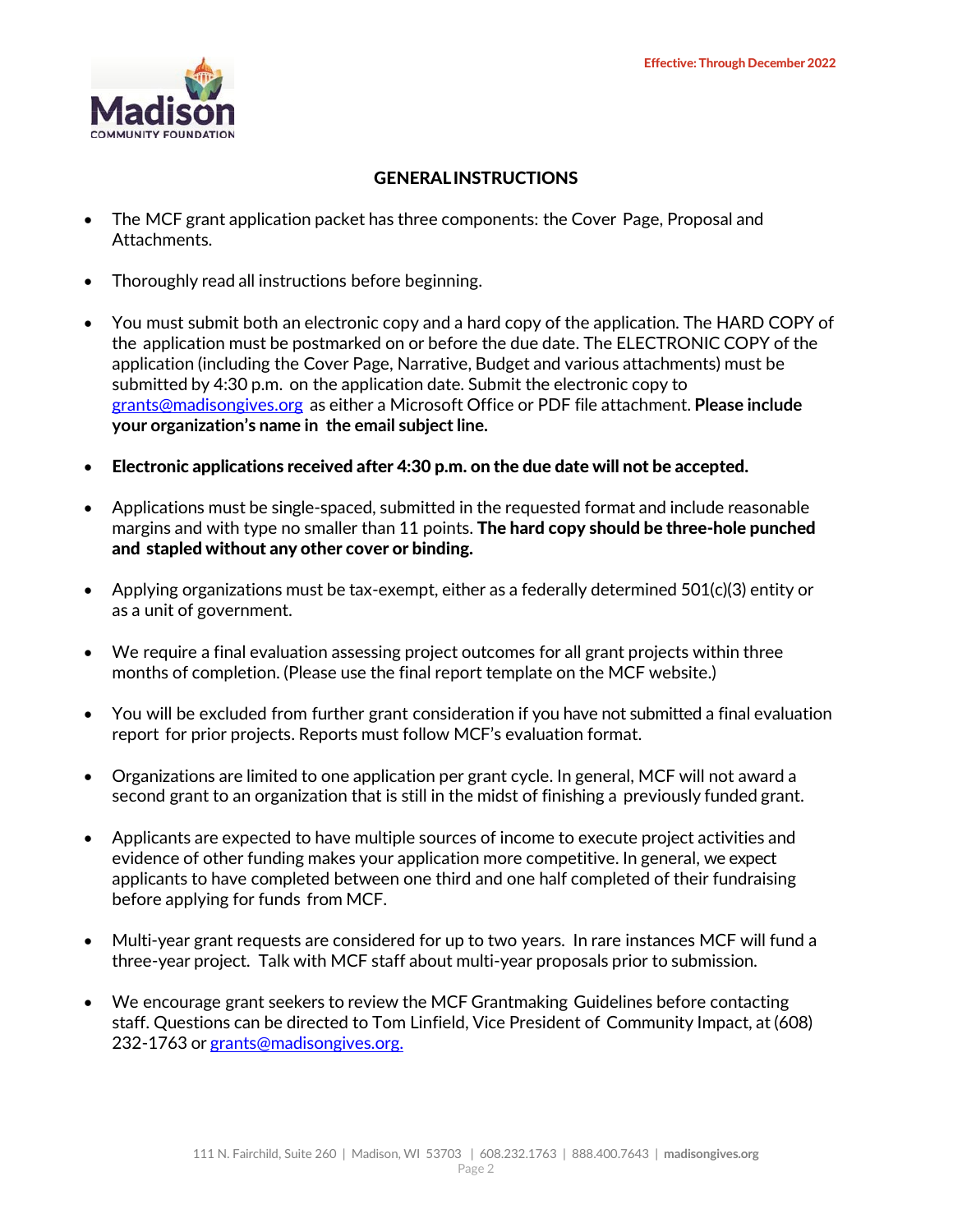

# GRANT APPLICATION COVER PAGE

**ContactSignature\_\_\_\_\_\_\_\_\_\_\_\_\_\_\_\_\_\_\_\_\_\_\_\_\_\_\_\_\_\_\_\_\_\_\_\_\_\_\_\_\_\_\_\_\_Date\_\_\_\_\_\_\_\_\_\_\_\_\_\_\_\_\_\_\_\_\_\_\_\_**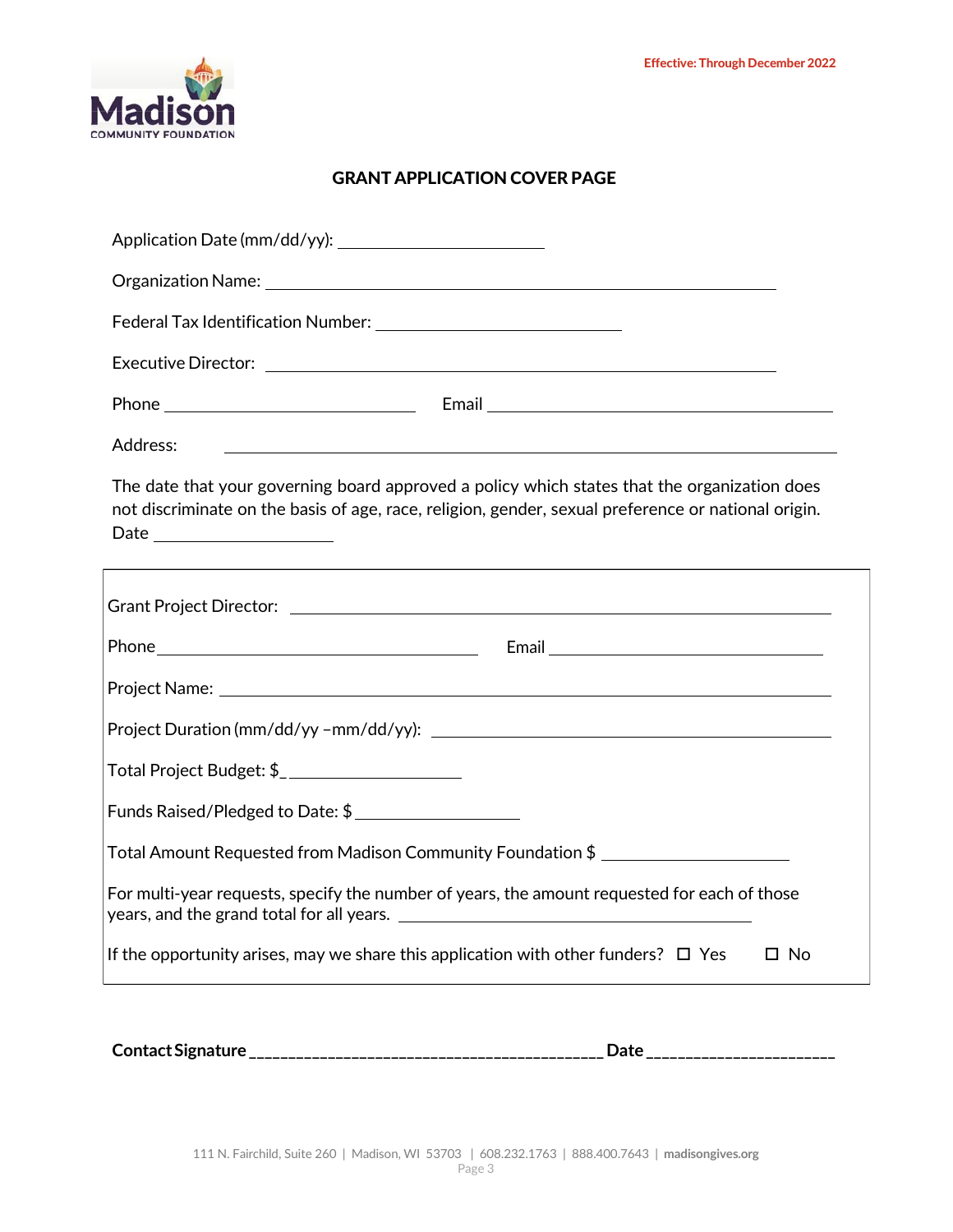

## PROPOSALFORMAT

Proposal should be single‐spaced, no more than five pages (with one additional page for budget), submitted in the requested format, and have reasonable margins and type no smaller than 11 points.

- **1. Description of Applicant Organization.** Describe the organization's mission, purpose and programs.
- 2. Summary Project Description. In a single brief paragraph of up to 1,500 characters (2" of text), summarize the project. Include key components, proposed outcome statements, the number of people involved in the project and collaborating partners. This summary will be the first thing reviewers see.
- **3. Project Purpose Statement.** Describe the purpose of the program or project, the issues it will address, the significance of those issues and the impact on Dane County (or other geographic area in the case of an endowment challenge grant). Indicate who will benefit and estimate their number. Describe how your project will expand or complement existing community services, plus any arrangements to collaborate with other organizations.
- 4. Proposed Outcomes and Outcome Indicators. *Outcomes* describe how the program's activities changed knowledge, skills, attitudes, values, behavior, condition or status and should be measurable. They are the measurement of your program's success. *Outcome indicators* are the specific information (data) that measure how well a project is achieving its desired outcomes. Indicators also should include target number and/or percentage changes you hope to achieve with the project during the grant period (i.e., improved skills, knowledge, abilities, etc. from X to Y, decreased behavior ##%).

Identify up to three outcomes for your project. Also specify the measurable indicators you will use to determine whether the outcomes have been achieved, including a target for each indicator or indicators. Identify the data and explain the data collection methods you will use to evaluate whether you have achieved the outcomes. The data you collect should relate directly to the outcome indicators. **Note:** Outcomes measurement is important information Madison Community Foundation will expect to see in your final report, should your grant be awarded. Your grant budget may include evaluation expenses.

- a. Multi-Year Proposals: Please specify targets for outcome indicators for each year. If your grant is awarded, you will be asked to report annually on those indicators before the distribution of the next year's funds.
- b. Capital Proposals**:** One outcome should address the capital asset (i.e., purchase or build building, acquire land). Other outcomes should reflect community impact, changes for those you serve and/or organization capacity growth of the organization as a result of the capital project.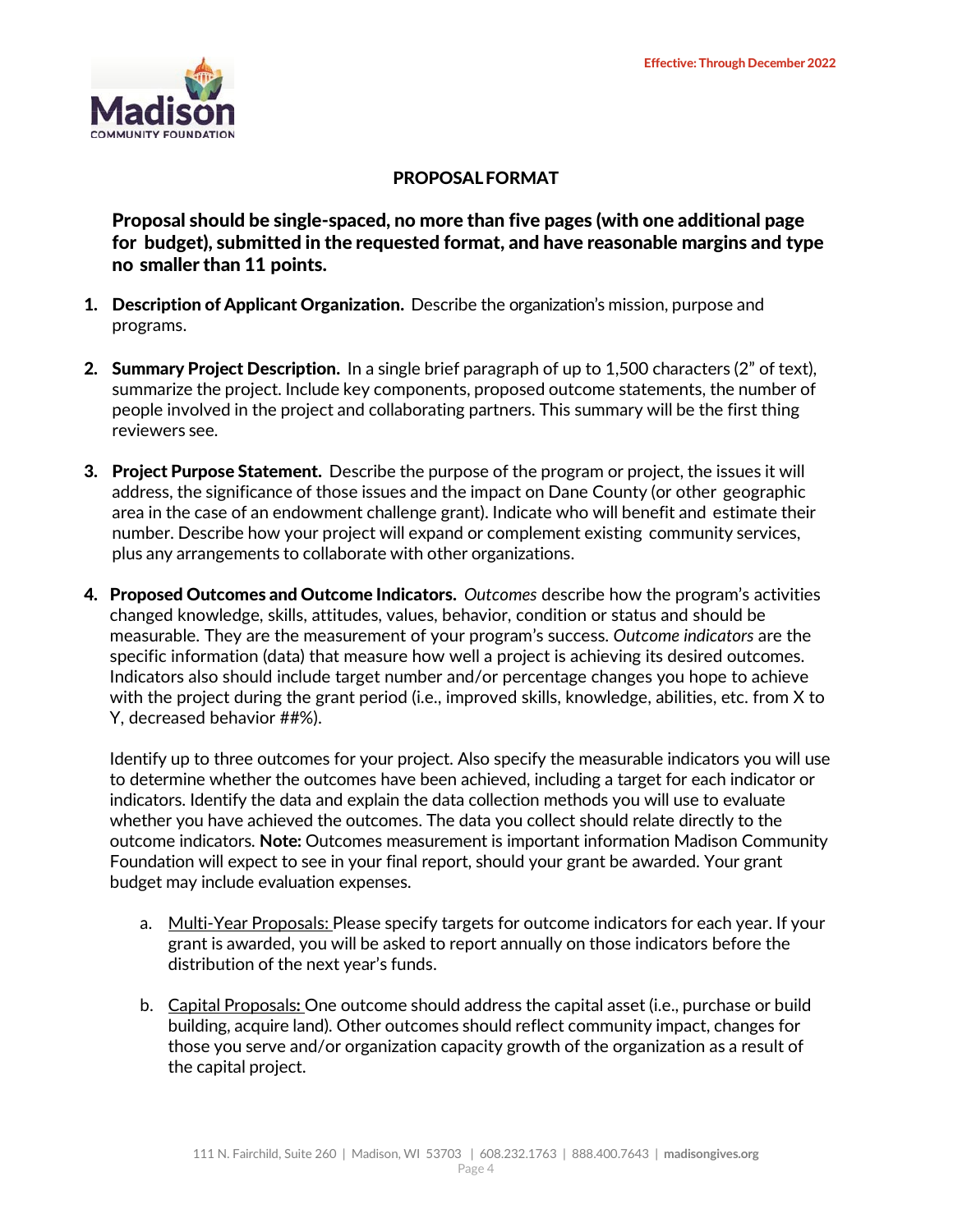

- c. Endowment Proposals**:** One outcome should address the organization's sustainability. Other outcomes should reflect changes in people or the organization from the endowment's impact. Key to an endowment campaign are the strategies and tactics you will use promote your organization, diversify your funding stream, reach new donors and increase giving from current donors.
- 5. Activities/Strategies. Briefly describe the activities or strategies you will use to accomplish the proposed outcomes. Provide a work plan, including a timeline and the responsibilities of staff and volunteers. Briefly discuss the qualifications of key personnel. If applicable, describe any training, participant selection procedures or policies. For endowment challenge grants, describe why an endowment fund is important to the organization as well as the organization's strategy for fundraising and continuing to grow the endowment.
- 6. Funding Plan. In narrative form, describe the financial plan for the proposed project.
	- a. All Projects: Identify how funds requested from MCF would be spent (i.e., which specific line items of your budget). Indicate if the grant you are requesting would be used as a match or to leverage other sources of revenue. Describe how you would acknowledge a grant from MCF. Briefly explain how you plan to fund the project when the grant expires.
	- b. Capital Projects: Describe how you determined project costs (e.g., competitive bids, architect, contractor). State the total capital budget and project the facility's annual operating costs. Explain your plan for financing ongoing maintenance/operations after the facility is completed. Give your capital campaign goal and indicate how you determined its feasibility.
	- c. Endowment Proposals**:** Provide your endowment campaign goal and indicate how you determined its feasibility. Include a description of your endowment fundraising strategies both during the campaign and after the endowment has been established.
- 7. Budget *(see sample on page 7)* In spreadsheet form, submit a one‐page line‐item budget covering all projected expenses. Also submit an income budget that identifies all funding sources (other foundations, corporations, individuals, etc.). Please note whether each other funding source is secured or anticipated. The amount of total expenses must equal the amount of total funding sources.
	- a. Applicants may choose to budget for administrative costs of up to 15% of direct project expenses. Applicants may also choose to budget for evaluation expenses.
	- b. If you are seeking a multi‐year grant, please format your budget page so using a separate column for each year's expense and revenue over the requested grant period.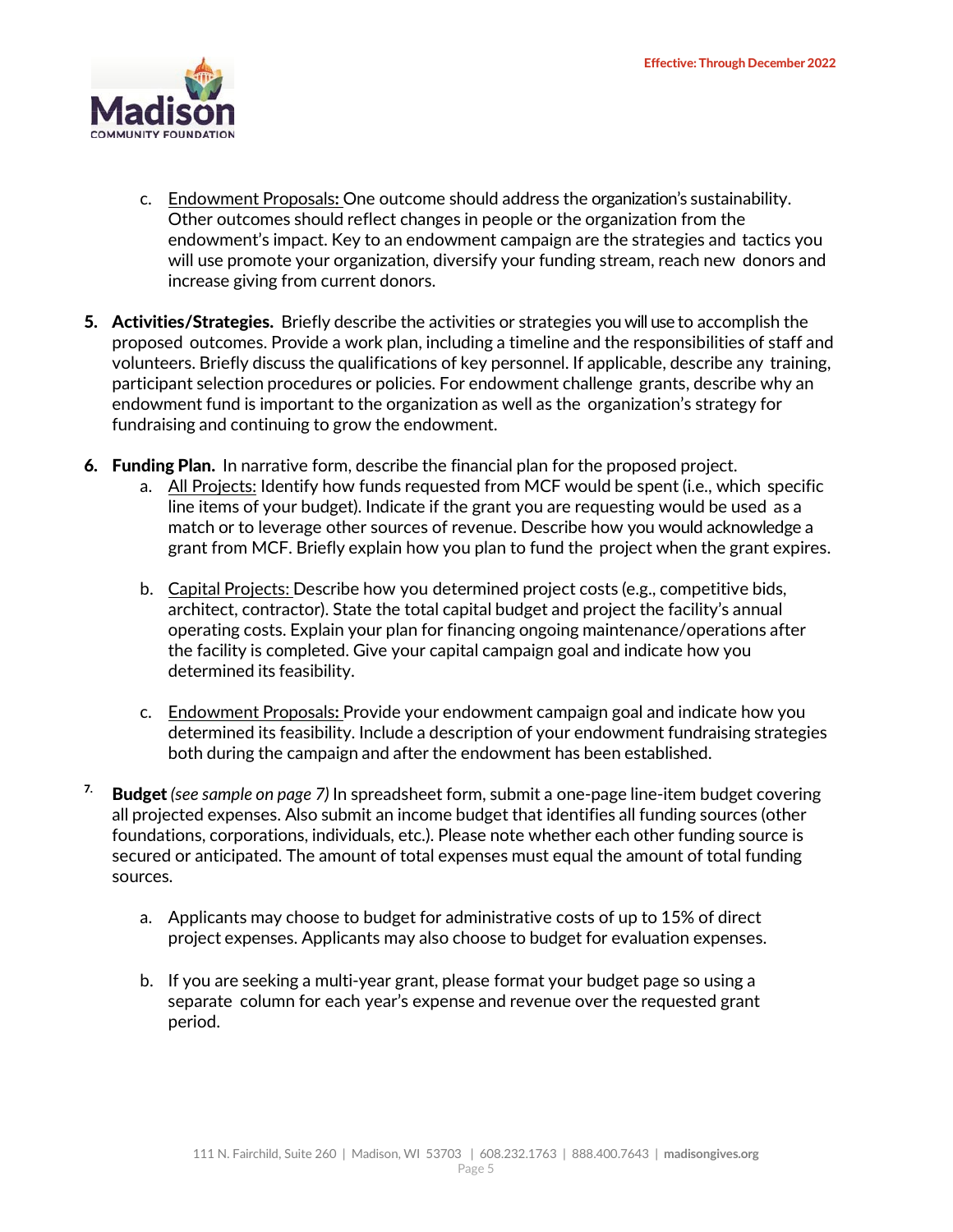

# **ATTACHMENTS**

[not required for governmental units or public schools]

#### Please submit the following attachments in electronic form only:

- 1. List of your board of directors, their affiliations and current email addresses for each (required). Identify the officers of your board.
- 2. Your organization's most recent audited financial statement. If your organization does not have a certified audit by an independent auditor, provide a copy of your most recent signed Form 990.
- 3. Current year income and expense budget for your organization.

#### Please submit the following attachments (if applicable) in hard copy only.

- 4. IRS determination letter indicating your organization's  $501(c)(3)$  tax-exempt status (for new applicants only).
- 5. Letters of support (optional three maximum). **Note:** If you reside in a community with its own community foundation or educational foundation, please submit a letter of support from that foundation indicating their investment in the project and/or belief in its impact on the community.
- 6. Additional attachments important to your proposal (optional).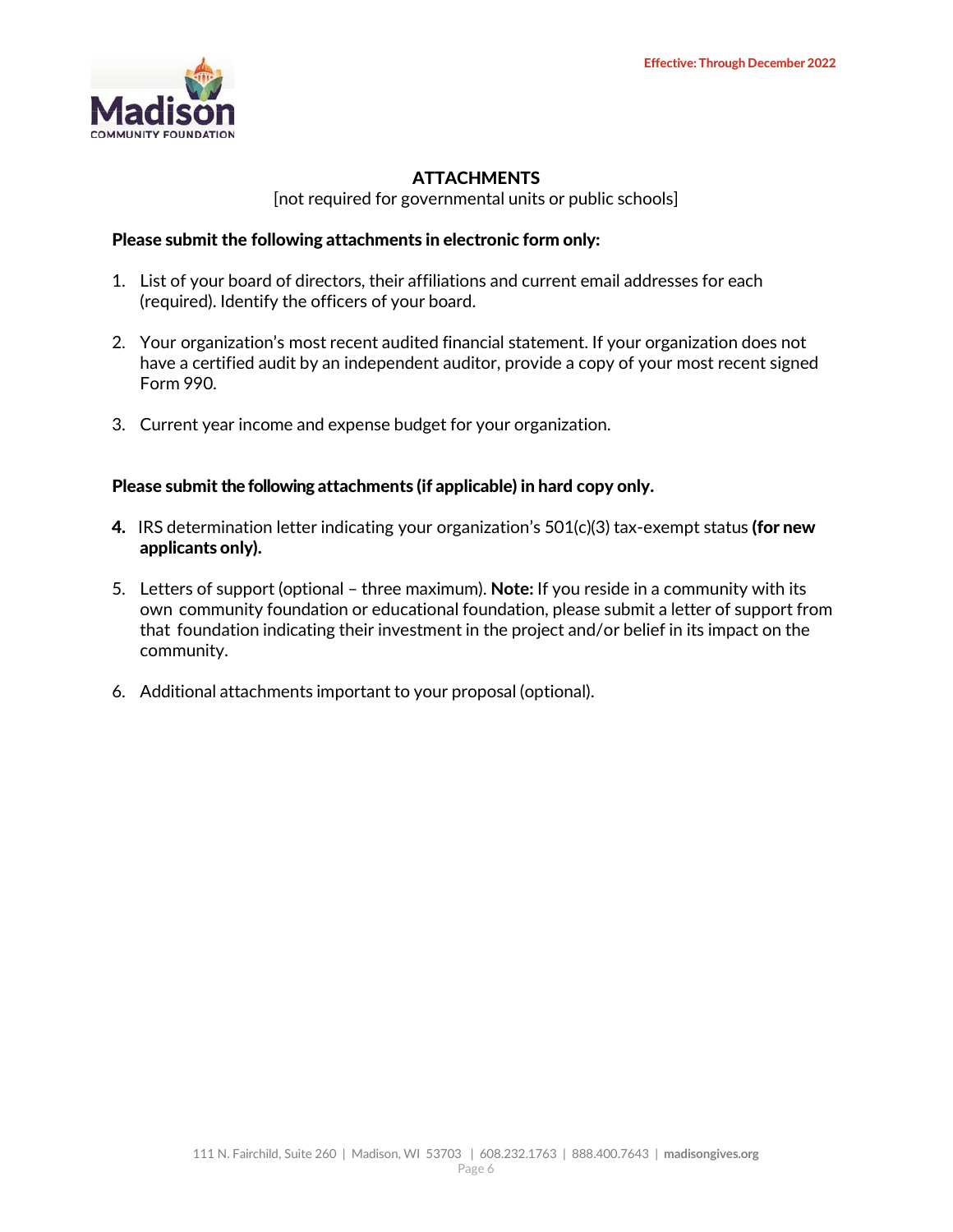

#### PROPOSAL FORMAT (continued)

#### Please use this sample budget format

|        |                                    | Other                                              | Other<br><b>Sources</b> |
|--------|------------------------------------|----------------------------------------------------|-------------------------|
|        |                                    |                                                    |                         |
| \$0.00 | \$0.00                             | \$0.00                                             |                         |
|        |                                    |                                                    |                         |
|        |                                    |                                                    |                         |
| \$0.00 |                                    | \$0.00                                             |                         |
| \$0.00 |                                    | \$0.00                                             |                         |
| \$0.00 |                                    | \$0.00                                             |                         |
| \$0.00 |                                    | \$0.00                                             |                         |
|        | \$0.00                             |                                                    | \$0.00                  |
|        | \$0.00                             |                                                    | \$0.00                  |
| \$0.00 |                                    |                                                    |                         |
|        |                                    |                                                    |                         |
| \$0.00 | \$0.00                             | \$0.00                                             | \$0.00                  |
|        |                                    |                                                    |                         |
| \$0.00 | \$0.00                             | \$0.00                                             | \$0.00                  |
|        |                                    |                                                    |                         |
|        |                                    |                                                    |                         |
|        |                                    |                                                    |                         |
| Α      | \$0.00                             |                                                    |                         |
| Α      | \$0.00                             |                                                    |                         |
|        |                                    |                                                    |                         |
|        |                                    |                                                    |                         |
|        |                                    |                                                    |                         |
|        |                                    |                                                    |                         |
|        | ====                               |                                                    |                         |
|        | <b>Total Amount</b><br>S<br>S<br>A | <b>MCF</b><br>\$0.00<br>\$0.00<br>\$0.00<br>\$0.00 | <b>Sources</b>          |

\* Administrative Expenses include those necessary to support the organization's operations but not directly related to project activities. These might include space rental, telephone, utilities, and use of office equipment.

\*\* Total Project Funding must be equal or more than Total Project Expenses.

Provide information regarding applications to other donors (for this project in this fiscal year) which have not been funded.